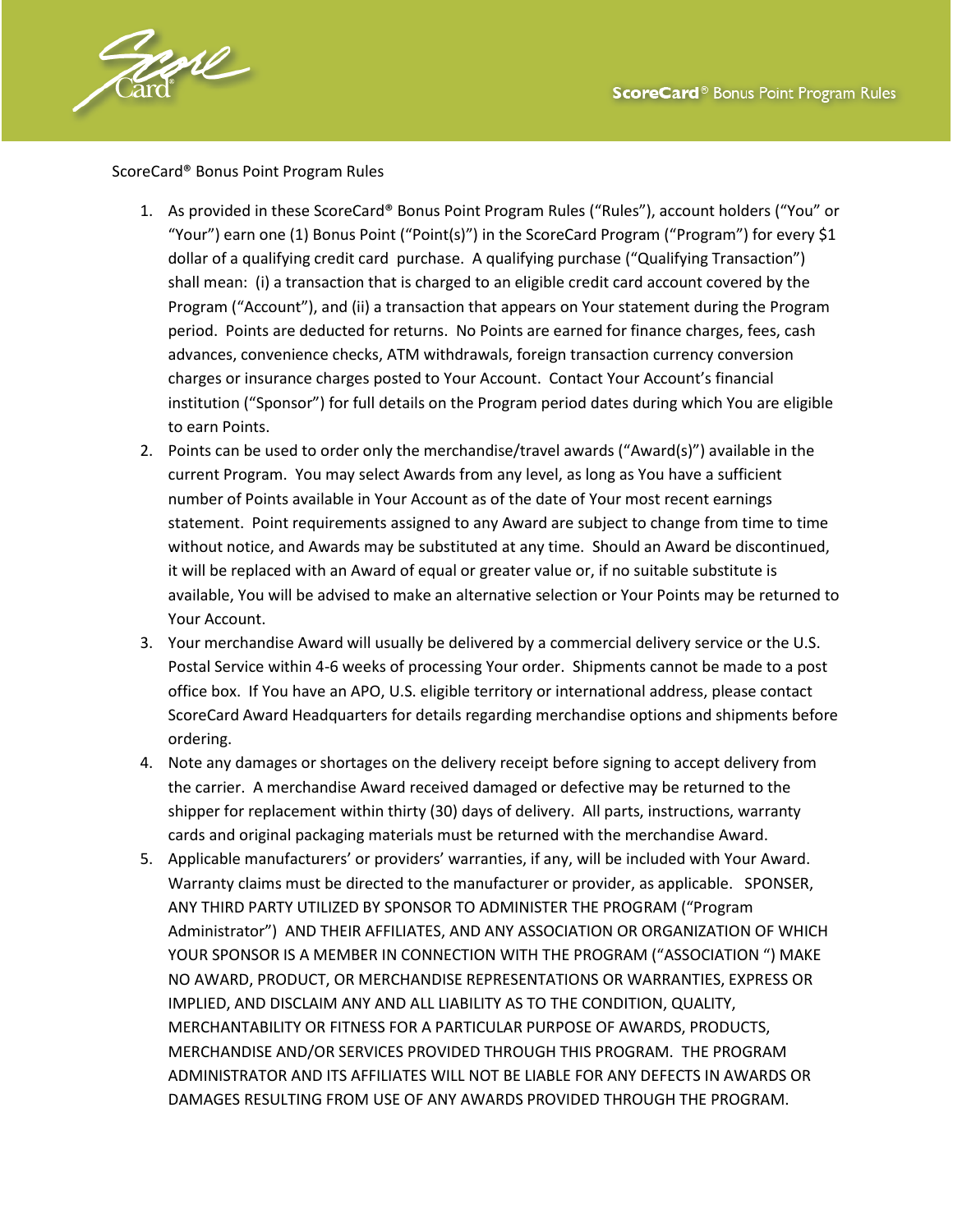- 6. Points have no cash value. Points cannot be exchanged for cash or credit; used with any other offer, promotion or discount; combined with cash to obtain any Awards; or, earned from or transferred to any other credit and/or debit card, account or rewards program, unless otherwise specified.
- 7. Your ScoreCard earnings statement will normally include the number of Points earned, subject to adjustment as provided for in these Rules. In the event You redeem unearned Points, Your Account may be charged for the actual cash difference between the cost of the Award redeemed and the net value of the actual Points available.
- 8. Your Account must be open and in good standing (i.e., not cancelled, terminated by either party or otherwise not available for Your use as a payment method) at the time Your order is received for processing. Sponsor reserves the right to suspend Your participation in the Program until the Account is in good standing.
- 9. Despite the Program's best efforts to ensure accuracy, printing and website errors may occasionally occur. The Program Administrator reserves the right to correct such errors at any time.
- 10. The Program may be modified, suspended or cancelled, and the redemption value of already accumulated Points may be changed, at any time without notice and without restriction or penalty. Changes to the Program may include, but are not limited to, modifications that affect Point accrual and/or expire Points based on the Point term, age and expiration date of the selected options(s). Award orders must be received on or before the Program end and/or Point expiration date. Contact Your Sponsor for details on any current promotions affecting Point accrual or redemption options. Points may be forfeited due to Rules violations. This Program is void where prohibited or restricted by law. You are responsible for any applicable federal, state or local taxes.
- 11. You agree to hold the Program Administrator and its affiliates, any Association and any vendors or other providers associated with the Program harmless if Your Sponsor fails to meet its contractual or other obligations, resulting in Program interruption or termination prior to Your redeeming Your Points or receiving Your Awards. You also agree to hold the Program Administrator and its affiliates, Sponsor and Association harmless if a Program vendor or provider files for bankruptcy, or otherwise goes out of business after You have redeemed Your Points for an Award from the vendor or provider but before You receive or use the Award.
- 12. Certain restrictions may apply to travel certificates, tickets and documents. Travel and other certificates are not exchangeable, refundable, transferrable or redeemable for cash. All travel certificates, tickets and documents will be mailed first class U.S. Mail and will not be replaced in the event of loss, destruction or theft. Your Award will usually be delivered within 4-6 weeks of processing Your order but is not guaranteed. You may request travel certificates, tickets and documents to be delivered by overnight carrier and agree to pay any associated additional delivery fees before shipment. You are responsible for any airline security fees and any surcharges or additional fees that may be imposed by the airlines or aviation authority and You must pay them by permissible credit and/or debit card at the time of the reservation booking. See the Program website for specific travel Award terms and conditions.
- 13. These Rules are subject to change at any time without notice. The most current version of these Rules is available on the Program website. Some Sponsors may choose to add additional local rules and opportunities. Please ask Your Sponsor to see if such local rules are applicable to Your participation in the Program.
- 14. The Program Administrator shall resolve all questions of what constitutes a Qualifying Transaction. All such resolutions or determinations by the Program Administrator are final. The use of Your Account following receipt of these Rules will indicate Your agreement to these Rules.